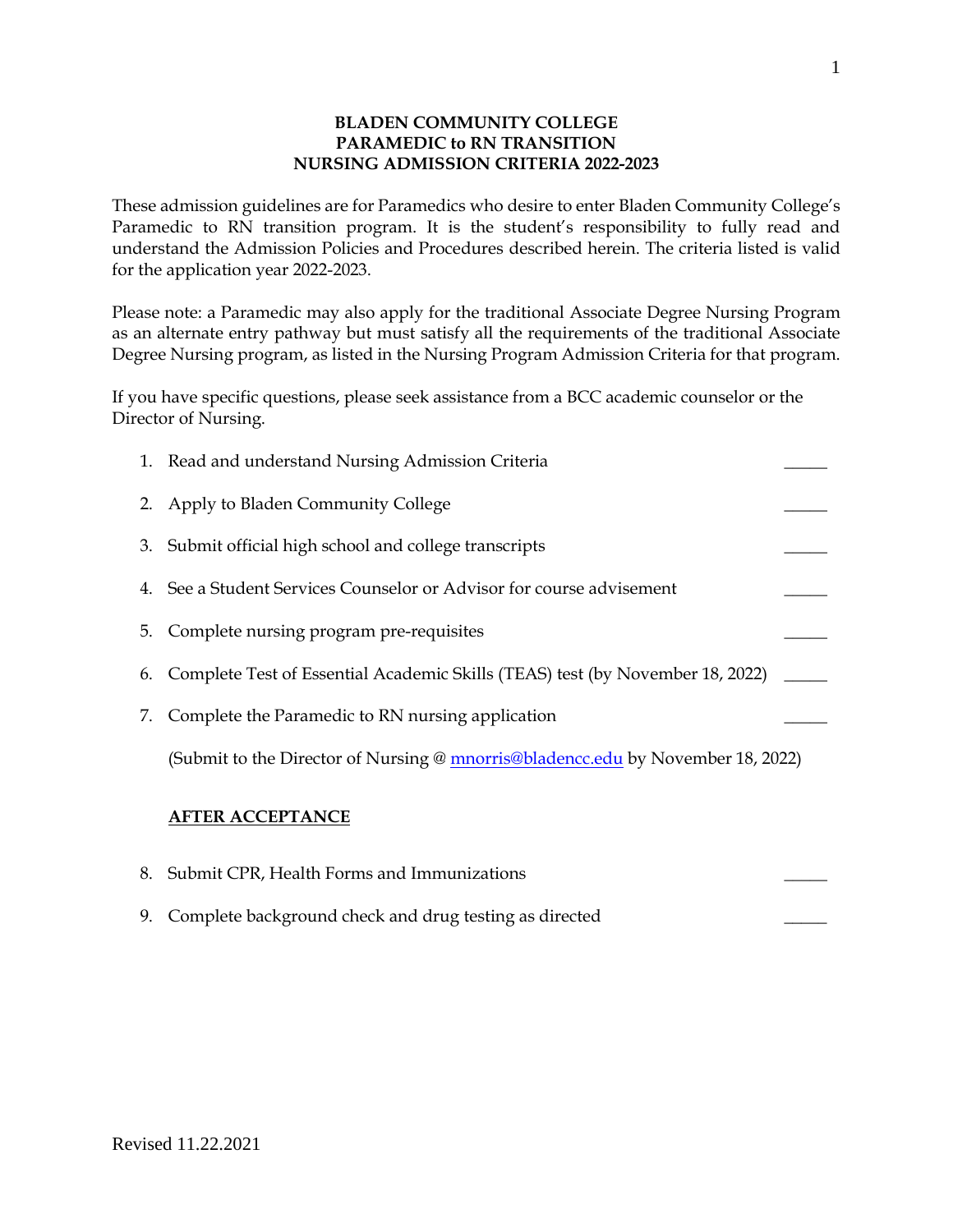#### **BLADEN COMMUNITY COLLEGE PARAMEDIC to RN TRANSITION ADMISSION POLICIES AND PROCEDURES**

Bladen Community College subscribes to an "open door" admission policy. However, due to the complexity of health care, legal responsibilities of nursing practice, and required academic standards, there are selective admission criteria for the Associate Degree Nursing (ADN) program. The ADN program adheres to the college policy of providing nondiscriminatory, inclusive access for all qualified applicants who meet these selective admission criteria. Successful applicants are admitted to the programs in the spring semester. Student applications will be processed only after all requirements have been met. All requirements must be completed prior to the application deadline in order to be considered for admission. The Vice President of Student Services and staff are responsible for administering all college admission policies. The Director of Nursing maintains ultimate decision-making for entry, with advisement of Associate Degree Nursing Faculty, as applicant numbers are limited.

### **The nursing applicant is responsible to ensure that all requirements are met by the established**  *deadline of November 18, 2022***.**

Guidelines, policies, and deadlines apply equally to all students; thus, there can be no exceptions. All applicants to the Paramedic to RN transition program must satisfy the following:

- **1. Admission Criteria** –Locate the Paramedic to RN Nursing Admission Criteria on the BCC home page **[www.bladencc.edu.](http://www.bladencc.edu/)** Select "Menu," then "Academics," then "Health Sciences," then "Associate Degree Nursing."
- **2. College Application** Complete the college application process in the Office of Student Services or via the BCC website.
- **3. Transcripts** Submit *official* high school or high school equivalency transcript to the registrar's office. In addition, applicants should also submit *official* college transcripts for any postsecondary courses completed. Student copies will not be accepted.
- **4. Counseling** Consult a Student Services Counselor or Advisor for course advisement.
- **5. Pre-requisites (items required** *prior* **to admission)** Complete the following prerequisites, courses, or their equivalents as determined by the Registrar.
	- A. Paramedic certification with the NC Office of Emergency Medical Services or National Registry (please attach proof to the Paramedic to RN program application)
	- B. Associate of Applied Science in EMS
	- C. Completion of the following courses with a "C" or better. Note: there is no expiration time frame for these courses.
		- a. BIO 168 and BIO 169
		- b. ENG 111
		- c. HUM 115
		- d. PSY 150
		- e. ACA 115 or ACA 122 or HSC 110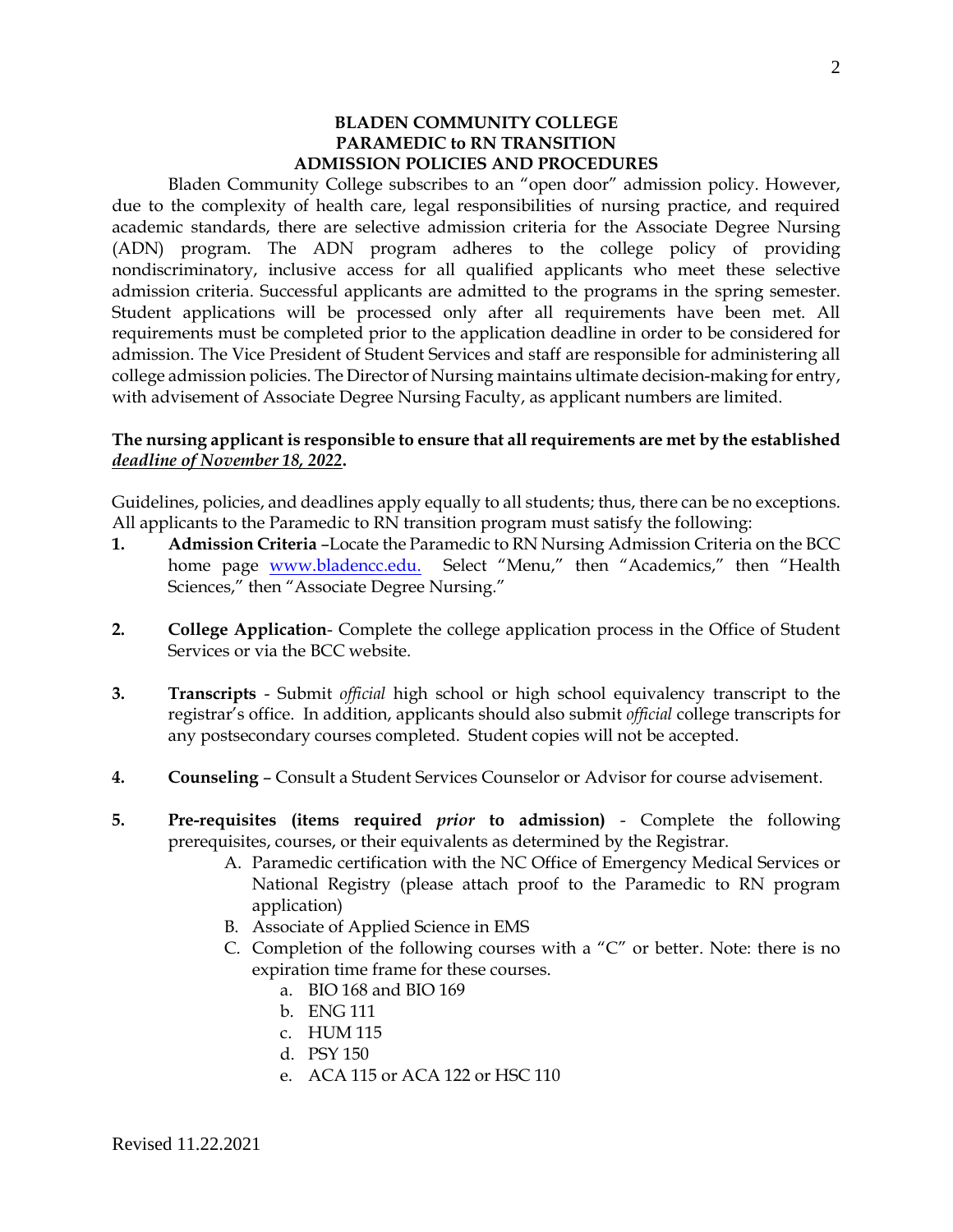# **6. Nursing Entrance Test –** Complete the **Assessment Technologies Institute (ATI) Test of Essential Academic Skills (TEAS)**

- **Reading** paragraph comprehension, passage comprehension, and inferences/conclusions (53 items, 64 minutes)
- **Math** whole numbers, metric conversion, fractions, decimals, algebraic equations, percentages, and ratio/proportion (36 items, 54 minutes)
- **Science** –science reasoning, science knowledge, biology, chemistry, anatomy, physiology, and general science (53 items, 63 minutes)
- **English and Language Usage** punctuation, grammar, sentence structure, contextual words, and spelling (28 items, 28 minutes)

# *Applicants must demonstrate a minimum comprehensive score of 58 on the ATI TEAS Test to be eligible for admission.*

A total of four (4) TEAS scores will be considered for admission. Applicants are eligible to take and submit one TEAS score for each of the following time periods:

| # | <b>Period Beginning</b> | <b>Period Ending</b> |
|---|-------------------------|----------------------|
|   | January 1, 2021         | June 30, 2021        |
|   | July 1, 2021            | December 31, 2021    |
| 3 | January 1, 2022         | June 30, 2022        |
|   | July 1, 2022            | November 18, 2022    |

**Note:** If a student attempts the TEAS test more than once in the aforementioned time periods, the TEAS test taken on the earliest date during the time period will be deemed the eligible score and will be used for the nursing admissions process. All other TEAS tests taken during the designated time period will be deemed invalid scores and will not be considered as part of the nursing admissions process.

The TEAS is paid online, with a debit or credit card, prior to testing. Information regarding TEAS study resources, registration, and testing schedules can be found on the BCC website: Select "Menu," then "Student Services," then "Testing," and then "TEAS." For more information, contact Carlton Bryan, BCC Testing Director, (Building 8 Room 4) at [cbryan@bladencc.edu](mailto:cbryan@bladencc.edu) or call (910) 879-5524.

Applicants taking the TEAS at other institutions must submit *official* records of their scores to the BCC Testing Director by November 18, 2022. Student copies will not be accepted.

**7. Nursing Program Application** -- Complete the Paramedic to RN nursing program application on the day the TEAS test is completed at BCC. If the TEAS test is completed at a testing site other than BCC, complete and submit the nursing program application directly to the Director of Nursing @ [mnorris@bladencc.edu](mailto:mnorris@bladencc.edu) by November 18, 2022.

*Applicants must be in good academic standing at the time of application and remain in good academic standing for the entirety of the nursing program.*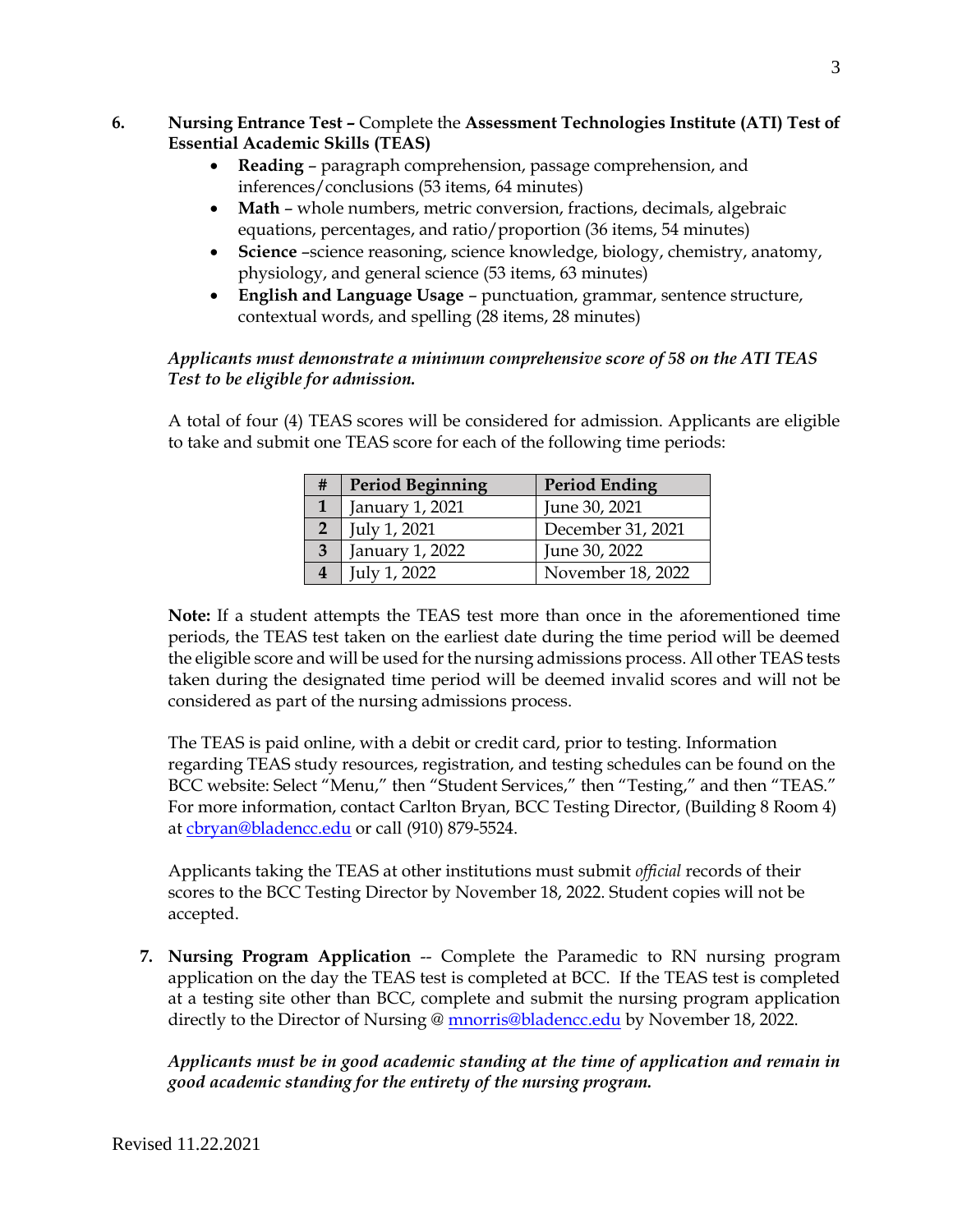## **ACCEPTANCE TO THE PROGRAM**

- **1. Acceptance Letters-** Acceptance letters will be sent by December 10, 2022. In the event that a selected applicant declines acceptance, fails to register during the designated registration period, or fails to submit all required documentation, alternates will be granted admission based upon their rank and the number of positions available. Information related to uniforms, supplies, and required student documents will be attached to the acceptance letter.
- 1. **Orientation** Successful applicants accepted into the Paramedic to RN program will receive orientation to the nursing handbook policies and procedures on the initial class day of NUR 214.
- 2. **CPR and Health Evaluation Form-** Submit current health/physical form with proof of current immunizations, TB skin test, influenza vaccination, and documentation of a seated American Heart Association Healthcare Provider CPR certification. Students who fail to submit the required student records by the designated due date will forfeit their seat in the program. Please note CPR certification must be obtained through a seated course that includes a skills practice component.
- 3. **Criminal Background Check and Drug Testing** Be advised that clinical agencies require background checks and drug testing before a student may enter their facility. Clinical agencies reserve the right to deny any student access to a facility based on their criminal background or a positive drug test. *If access is denied to the clinical facility, the student will be unable to complete the requirements of the nursing program, which will result in immediate dismissal from the program.* Criminal background checks and drug testing will be arranged following acceptance to the program.
- 4. **Program Progression—**Successful applicants will begin the program in Spring 2023 with NUR 215 which introduces Paramedics to the conceptual basis of nursing theory. Students must complete this transition course with a grade of 80 or higher in order to join the traditional Associate Degree Nursing student cohort in Fall 2023. Students will then continue with the traditional ADN cohort to complete second year curriculum requirements.

Successful candidates will complete NUR 113, NUR 212, NUR 211, and NUR 213 in succession, following the Bladen Community College nursing program curriculum plan, with the second year traditional ADN class. Please note: This may include repeating select nursing courses, if previously taken in another ADN program.

\*Note: Space is limited to the top 10 successful candidates who demonstrate the highest admission test scores and who fully meet qualifications outlined in the admission criteria.